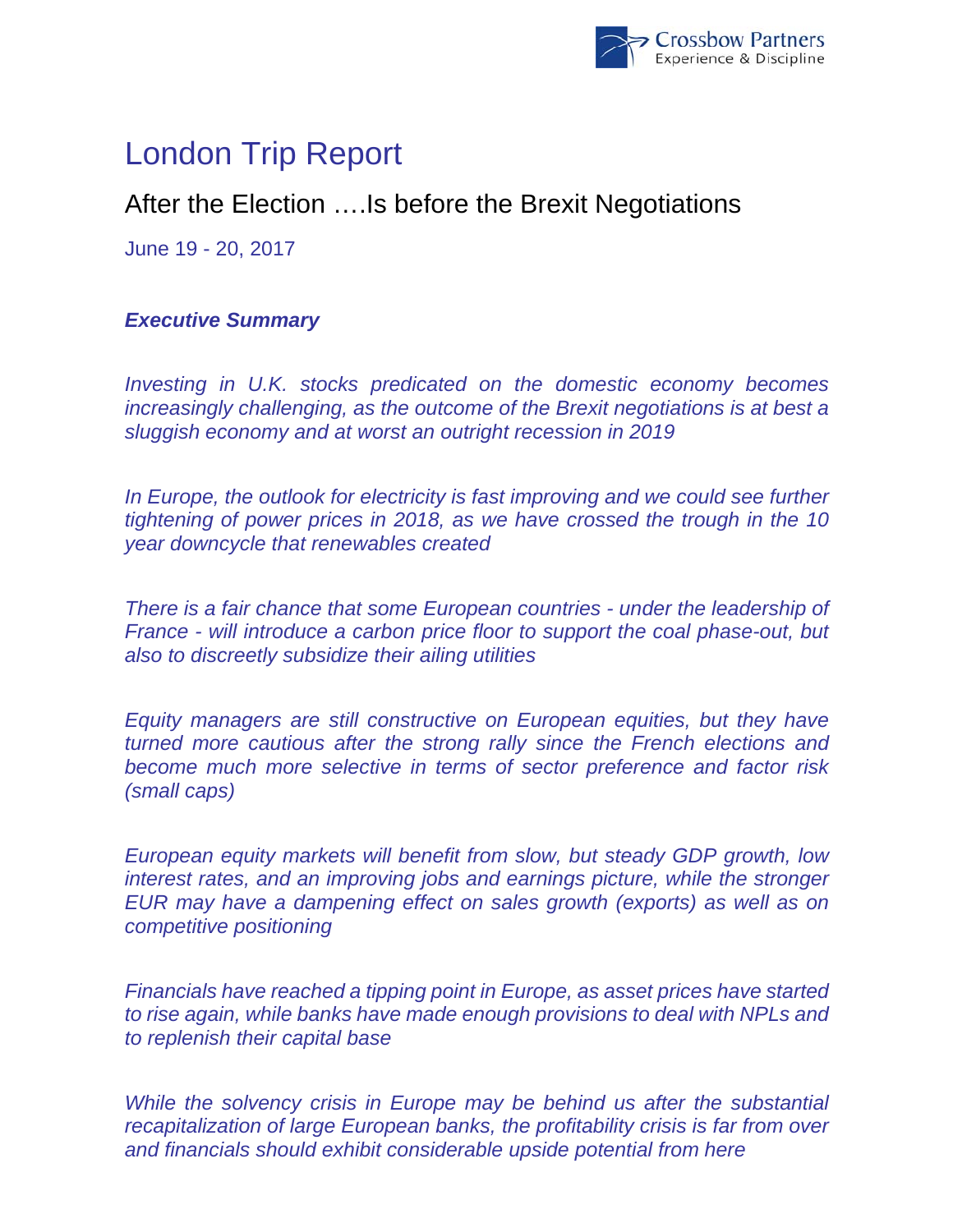

## **Macro and Equity View**

#### **1. Fallout from the elections and from Brexit**

June will go down in history as another memorable turning point: Theresa May's election gamble backfired badly, leaving the Tory party in disarray. The Conservatives lost their parliamentary majority in a snap election that they had called when they were 20 percentage points ahead in the polls. While the PM was counting on a feeble voter turnout to boost her chances of winning an absolute majority, the opposite happened and voter turnout rose to a 20-year high of almost 69%. As a result, the Conservatives now have to rely on the support of the DUP in a hung parliament, and a weakened British government is forced to conduct the Brexit negotiations from a perceived position of weakness.

At the same time, domestic economic data have stoked investors' concerns about the country and its divorce from the European Union. While the resilience of the U.K. economy following the Brexit referendum has been unexpected and remarkable, the most recent June manufacturing data raises doubt about the outlook, as the PMI data fell to a three-month low of 54.3 from 56.4 (revised) in May. The result adds to evidence that the inconclusive elections and the uncertainties surrounding the start of the Brexit talks are weighing on households and companies. The managers we met were puzzled by the question whether the expected slowdown in private consumption in 2H 2017 – driven by a weaker GBP, higher inflation and higher input costs, as well as rising mortgage rates – is temporary or structural. Most managers believe that household finances will come under pressure as higher inflation erodes both wage growth and consumers' purchasing power. At the same time, U.K. consumer credit in May continued to grow at a double-digit pace, as unsecured lending rose 10.3% over the year.



Consumer borrowing has not garnered headline news recently, as it accounts for just a fraction of household debt. Yet, it has now emerged as a cause for concern among policymakers, as the guardians of financial stability in the U.K. have warned that debtors are more likely to default on their unsecured loans than on their mortgages. Of particular concern is car lending which has grown about 20% p.a. and borrowing on credit cards which has risen an annual 9.1% in May. The BOE has addressed the rapid buildup of credit by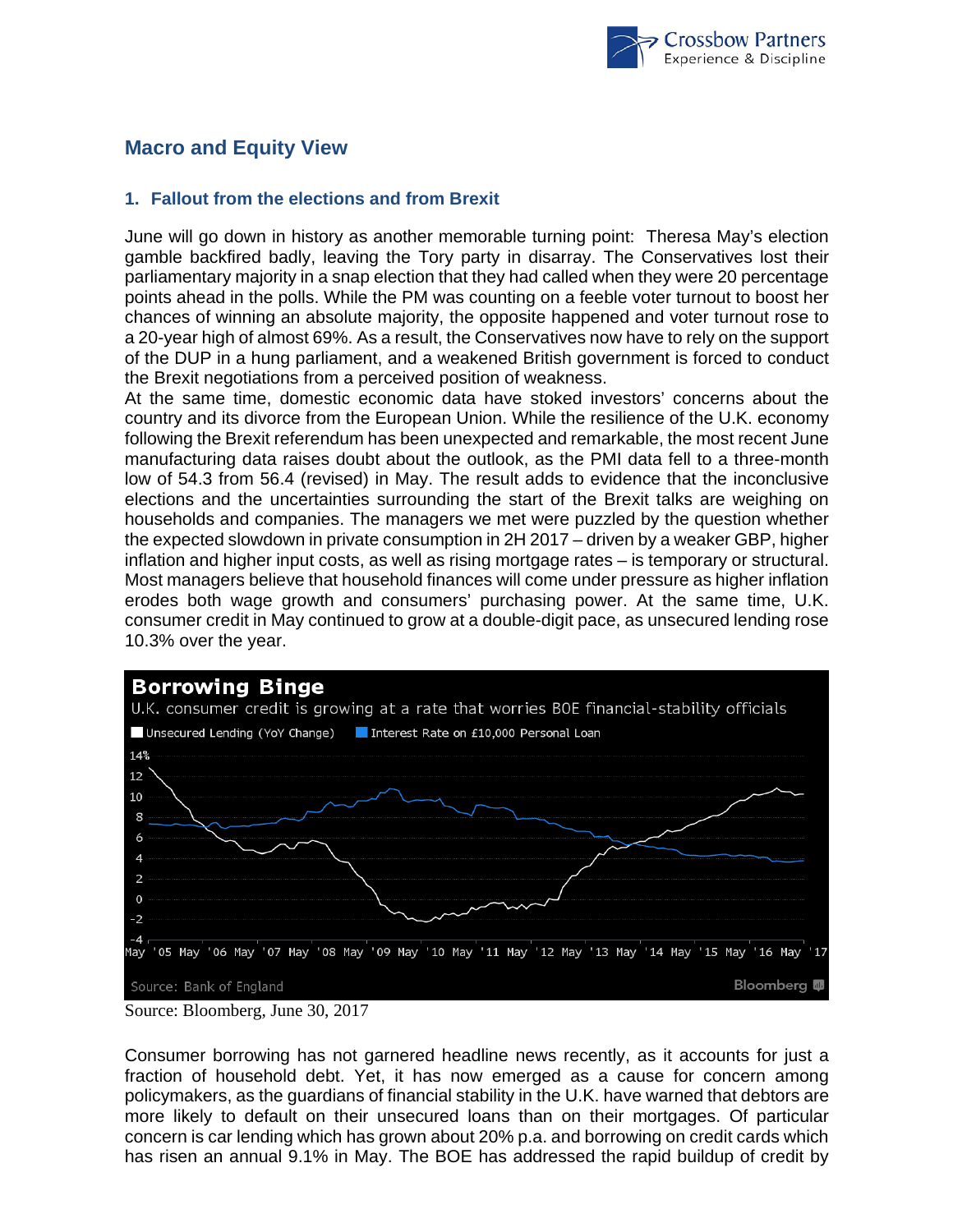

ordering lenders to set aside billions of pounds of extra capital in case the economy rolls over and customers cannot pay back their debts. With rising inflation eating into the purchasing power of consumers, there are concerns that people turning to easy money to help finance their spending may struggle to keep up with their debt payments if interest rates increase.





Source: ONS, UBS, as of June 2017

It is important to understand whether household finances are likely to come under pressure or not, as the remarkable resilience of the U.K. economy after last year's Brexit vote can partly be explained by the strength of household spending. Whether consumer spending will roll over or not is crucial to the outlook of the U.K. economy and sterling assets. Some of our managers contend that the U.K. is fast becoming one of global investors' least favourite places to put money, as some risk factors such as stalling (or falling) consumption, weaker asset prices (housing market), higher inflation, rising debt levels, a weakening GBP, and the uncertainties surrounding Brexit talks are increasingly weighing on investor sentiment.

#### **2. Investment themes**

Investing in U.K. domestic situations becomes increasingly challenging, as the outcome of the Brexit negotiations is at best a sluggish economy and at worst a recession in 2019. Some managers therefore believe that U.K. equities will go through a difficult period over the next few years, specifically stocks that are related to the retail side. They consider these sectors in a structural decline and believe margins will be squeezed by higher input costs (inflation) due to a weaker GBP, while wage growth and asset prices looks set to remain depressed and banks are curbing their unsecured lending activities. The transfer of wellpaid jobs to the Continent in the wake of the Brexit negotiations has already begun and could further weaken consumption in the U.K. Managers in the cyclical camp maintain that inflation will peak in 3Q 2017 and purchasing power of consumers will recover accordingly. As this temporary slowdown in consumption is largely priced in, U.K. consumer-related stocks could surprise on the upside and see a nice bounce towards the end of the year.

Our commodity managers continue to see significant downside to the US power market due to low gas prices and the rapid expansion of solar and wind, leading to oversupplies in some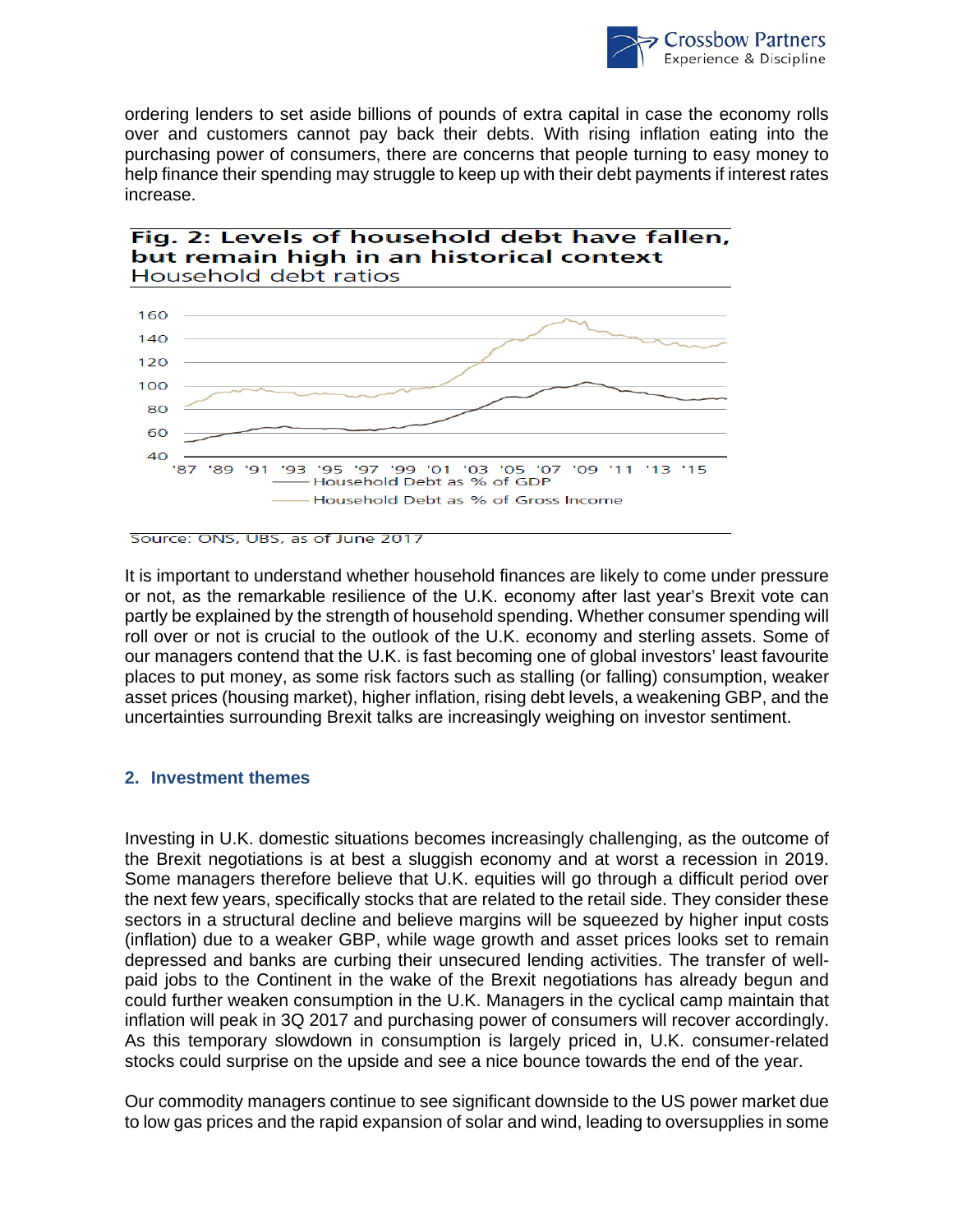

regional markets such as Texas (where, incidentally, in the past more coal has been consumed than in any other area of the U.S).

In Europe, however, the outlook for electricity is far more constructive. The managers believe that we have crossed the trough in the 10 year downcycle of power that renewables created. The closure of coal in Europe has been significant over the last few years and it is now accelerating. Coal's use is falling by about 1% a year in Europe but still generates a quarter of the continent's power – and a fifth of its greenhouse gas emissions. If Europe let the 300 coal plants run to the end of their natural lifespans, the EU nations will exceed their carbon budget for coal by 85%. The EU will therefore have to stop using coal for electricity generation by 2030 if it intends to meet the goals of the Paris Climate Agreement. And it begins to dawn on the owners of coal plants that they cannot run these entities at competitive costs in the long run as renewables become more ever more affordable.



Source: Bloomberg, April 19, 2017

According to Bloomberg, plant owners in Germany are waiting for approval to close 27 mainly older coal and gas plants with a capacity of 6.6 gigawatts, while in April RWE and Steag just shuttered two Voerde power plants with a capacity of 695 megawatts each, as the owners refused to operate the plants at a loss. In France, Engie sold or announced the closure of more than half of its 15 gigawatts of coal-fired power plants worldwide as part of a plan to exit the fuel by the end of 2018, while EdF announced the sale of its coal trading business. In Denmark, its biggest utility Dong Energy declared this year it will exit coal by 2023, eliminating a fuel that accounts for 46 percent of current power generation.

In the developed world, the phasing out of coal in electricity plants is likely to continue to tighten the power market. If we add to that the expected German nuclear capacity closures, investors may see significant upside to power prices starting next year. And, what is more, there is a decent probability that France (and some other European countries) might introduce a carbon price floor – as in the U.K. – to support the coal phase-out. The new President Macron has already reached out to Angela Merkel to establish a common price floor for carbon dioxide emitted by power plants. Merkel is unlikely to support such a plan before the German elections in September as it will hurt the large German utilities RWE and Uniper due to their heavy reliance on lignite and coal to produce electricity. For Macron, the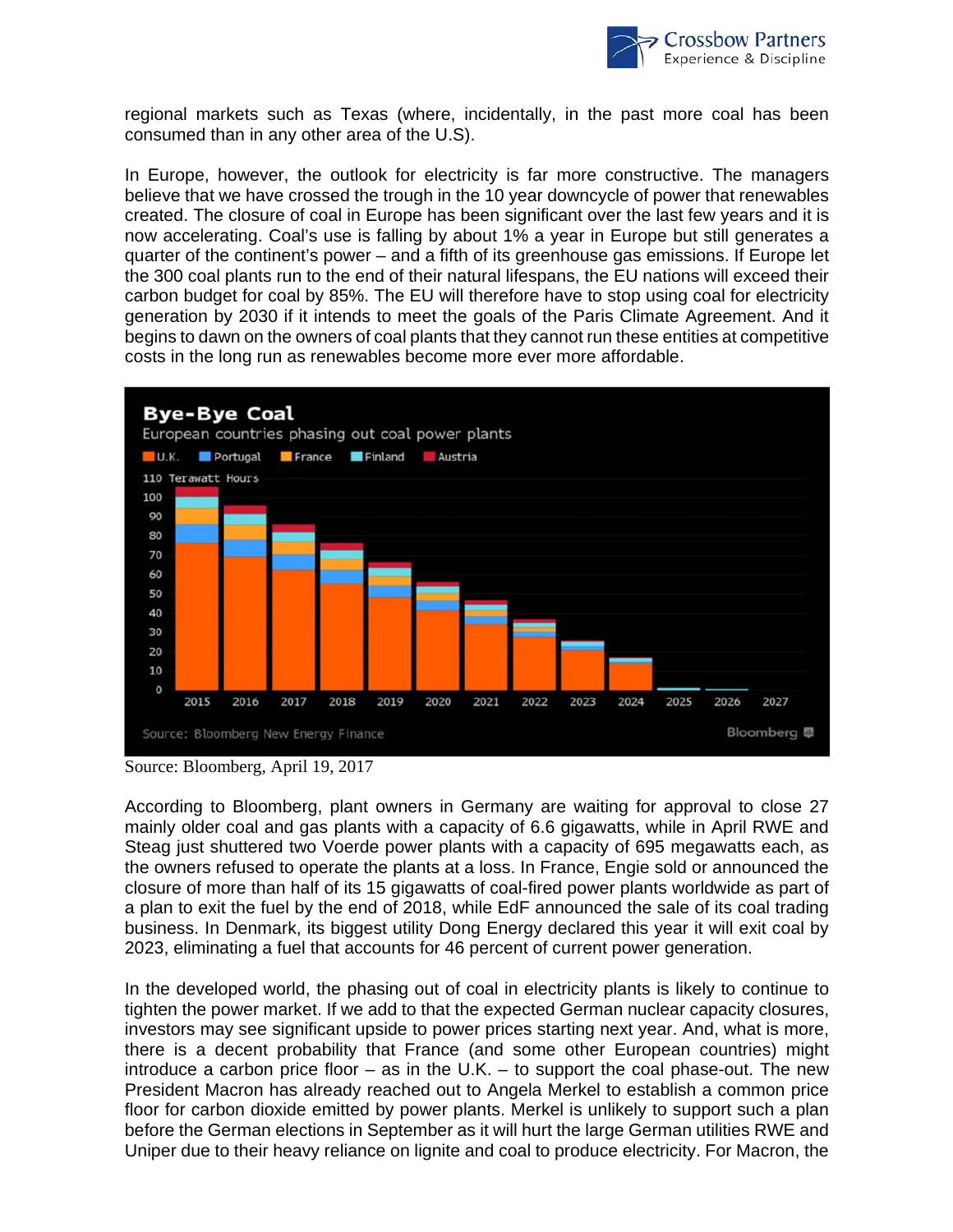

introduction of a carbon price floor of 30 EUR per ton of CO2 emission could turn out to be a smart move. A carbon price floor would put him in the position to discreetly subsidize the ailing French utilities EdF and Engie under the pretext of fighting for the Paris Climate Agreement, while, at the same time, addressing carbon emission reductions that greatly appeal to a large group of his voter base. Both EdF and Engie have lobbied hard in the past to introduce such a minimum floor price, arguing it would boost the use of natural gas-fired power stations – and, of course, their profitability. As particularly long-dated power contracts remain very cheap in Europe, one manager has started to build options positions in France and futures positions in Germany to capture the expected market moves.

While coal may be caught in a longer-term terminal downward spiral in Europe, it will remain the key fuel for power generation in emerging markets for many years to come. One manager believes that the price for European quality coal has now troughed. Coal is currently attractively priced, while trading at low volatility levels. It could be set up for a sharp rebound over the next 12 to 18 months, as demand for coal will pick up due to plant closures and continuous high demand for quality coal from emerging market countries.

Equity managers are still positive on European equities, but they have recently grown more cautious after the strong rally in the wake of the French elections. And on valuations grounds they have also become much more selective in terms of sector preferences and factor risk. Notably valuations of small caps have risen to lofty heights.

| Europe Sector Discount/Premium to U.S. Peers |          |                         |                                       |
|----------------------------------------------|----------|-------------------------|---------------------------------------|
| <b>Sector</b>                                | BEst P/E | <b>Current Discount</b> | <b>5YR Average</b><br><b>Discount</b> |
| <b>Telecom</b>                               | 16.22    | 18.48                   | 6.33                                  |
| <b>Info Tech</b>                             | 20.70    | 13.99                   | 24.39                                 |
| <b>Health Care</b>                           | 16.77    | 1.90                    | $-0.08$                               |
| <b>Consumer Staples</b>                      | 19.93    | $-2.98$                 | $-1.27$                               |
| <b>Industrials</b>                           | 17.51    | $-6.42$                 | $-5.28$                               |
| <b>Financials</b>                            | 11.92    | $-12.66$                | $-17.25$                              |
| <b>MSCI Europe Index</b>                     | 15.18    | $-16.21$                | $-12.38$                              |
| <b>Materials</b>                             | 14.57    | $-18.32$                | $-5.74$                               |
| <b>Utilities</b>                             | 14.45    | $-20.97$                | $-17.96$                              |
| <b>Consumer Discretionary</b>                | 13.07    | $-33.95$                | $-26.16$                              |
| <b>Energy</b>                                | 14.34    | $-46.29$                | $-35.90$                              |
|                                              |          |                         | Bloomberg E                           |

Source: Bloomberg, June 21, 2017

European equity markets will likely continue to benefit from slow but steady GDP growth and an improving earnings and jobs picture. But the Euro has rallied more than 5% off its low, which can be a dampening factor for sales growth as well as competitive positioning. Nonetheless, the overall picture for Europe remains solid. The clear Macron victory in France is seen as a positive factor for France and the European markets. Investors are reassured that the wave of anti-establishment sentiment sweeping across the U.K. and the U.S. last year has petered out - at least for now. And many expect Angela Merkel now to be among the winners of the German election in September and thus to remain in office for another term. Improving earnings combined with subdued political risks saw therefore European equities fly in 1H. And they also remain cheap relative to the U.S. According to Bloomberg, European stocks still trade at a 16% forward P/E discount to U.S. equities in